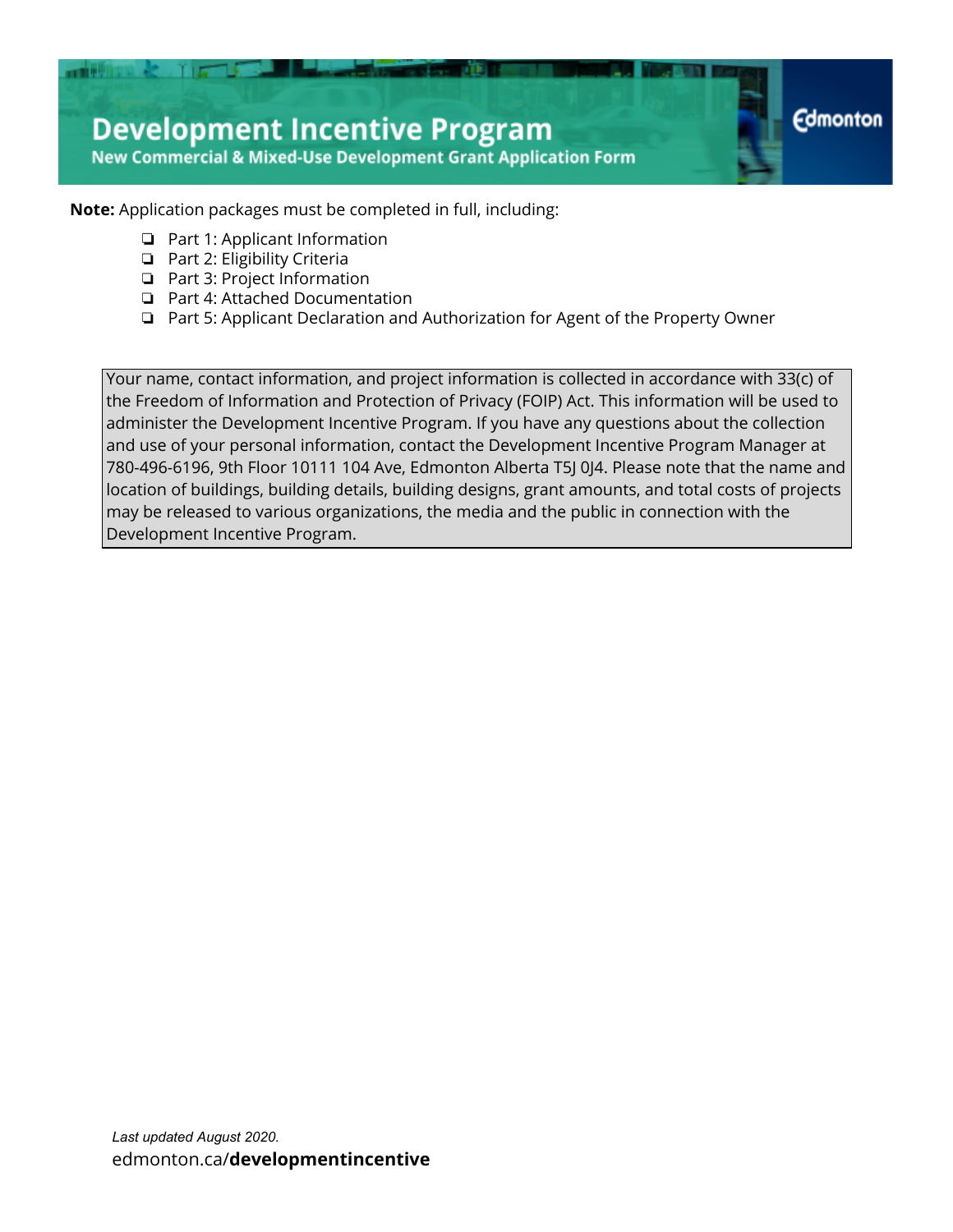**Silvers of the** 

**Edmonton** 

### **Part 1: Applicant Information**

■■理想集 & 了」 「

| *Fill out all fields. Incomplete applications will not be considered or kept on file.                     |  |  |  |
|-----------------------------------------------------------------------------------------------------------|--|--|--|
|                                                                                                           |  |  |  |
|                                                                                                           |  |  |  |
| Applicant is the: $\Box$ property owner $\Box$ agent of the property owner $\Box$ tenant                  |  |  |  |
|                                                                                                           |  |  |  |
|                                                                                                           |  |  |  |
|                                                                                                           |  |  |  |
| If the applicant is not the property owner, please fill out the following:                                |  |  |  |
|                                                                                                           |  |  |  |
|                                                                                                           |  |  |  |
|                                                                                                           |  |  |  |
|                                                                                                           |  |  |  |
| <b>Project Information</b>                                                                                |  |  |  |
|                                                                                                           |  |  |  |
|                                                                                                           |  |  |  |
| • you can look up your property's legal address at maps.edmonton.ca                                       |  |  |  |
| Is this project a: $\Box$ New Commercial development $\Box$ Mixed-Use development                         |  |  |  |
| Note: applicants may apply for one of the above grants.                                                   |  |  |  |
|                                                                                                           |  |  |  |
| Total Estimated Project Budget _______________________________                                            |  |  |  |
| Designated Heritage Property: $\Box$ yes<br>no<br>unsure                                                  |  |  |  |
| Have you/do you intend to apply for any other City of Edmonton grant programs to support<br>this project? |  |  |  |
| Brownfield Redevelopment Grant<br>EV Charger Rebate<br>Heritage grant                                     |  |  |  |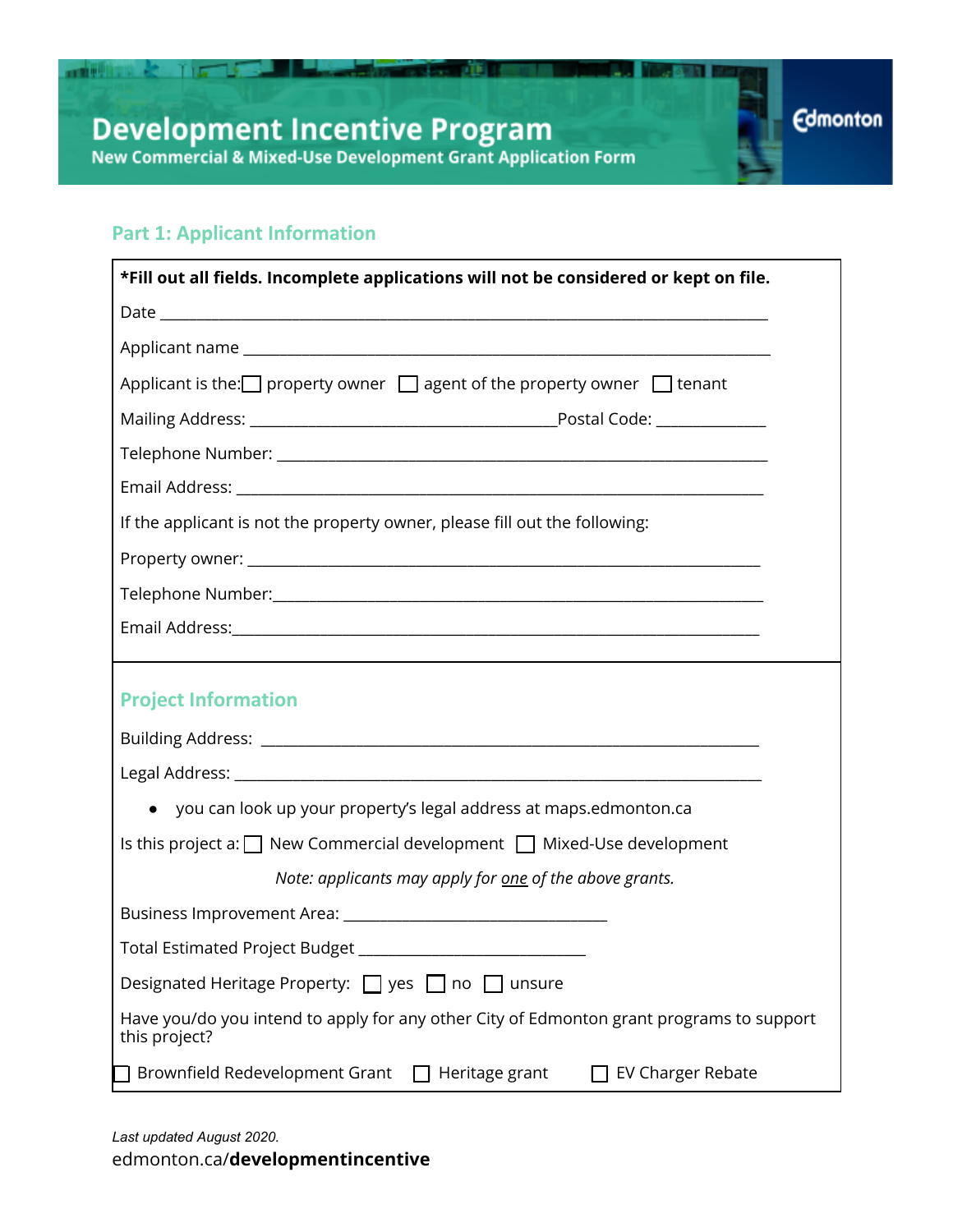# **Development Incentive Program**<br>New Commercial & Mixed-Use Development Grant Application Form

**Contract of Management Street of D** 

31 I

**Edmonton** 

## **Part 2: Eligibility Criteria**

**THE REAL PROPERTY AND INCOME.** 

 $\overline{\Gamma}$ 

| In order to be eligible for the Development Incentive Program, all of the following criteria<br>must be met:                                                                                                                                                                                                                                                                                                                                                                                                                                                                                                                                                                                                                                                                                                                                                                                                                                                                                                                                                                                                                                                                                                                                                         |  |  |  |
|----------------------------------------------------------------------------------------------------------------------------------------------------------------------------------------------------------------------------------------------------------------------------------------------------------------------------------------------------------------------------------------------------------------------------------------------------------------------------------------------------------------------------------------------------------------------------------------------------------------------------------------------------------------------------------------------------------------------------------------------------------------------------------------------------------------------------------------------------------------------------------------------------------------------------------------------------------------------------------------------------------------------------------------------------------------------------------------------------------------------------------------------------------------------------------------------------------------------------------------------------------------------|--|--|--|
| Construction work has not started<br>$\Box$ Be located within a Business Improvement Area or other Council-approved Target<br>Area, excluding Blatchford and Exhibition Lands<br>Be located on a redevelopment site of less than one hectare<br>$\Box$ Include ground-floor commercial units<br>Be street-oriented or designed with an emphasis on the sidewalk and pedestrian<br>access to the building, rather than vehicle access and parking areas. Buildings are<br>generally sited close to the lot line bordering the street. Parking areas should not be<br>emphasized by the design of the site<br>$\Box$ Meet the design principles (see page 8 for more information)<br>$\Box$ Building will have clear, unobscured street-level windows once construction is<br>complete and for the 10 year maintenance period<br>$\Box$ Window tints, vinyl wraps, tinted or frosted glass, large window decals, and<br>window perforations that obscure views in and out of the building are not<br>permitted<br>$\Box$ No security bars or rolling shutters are permitted over windows or doors once<br>construction is complete and for the 10 year maintenance period. We<br>encourage the use of shatterproof clear glass or security films on windows<br>instead |  |  |  |
| Is your building a New Commercial development? Please confirm:                                                                                                                                                                                                                                                                                                                                                                                                                                                                                                                                                                                                                                                                                                                                                                                                                                                                                                                                                                                                                                                                                                                                                                                                       |  |  |  |
| The proposed project must be at least two stories in height<br>❏                                                                                                                                                                                                                                                                                                                                                                                                                                                                                                                                                                                                                                                                                                                                                                                                                                                                                                                                                                                                                                                                                                                                                                                                     |  |  |  |
| Is your building a Mixed-Use development? Please confirm:                                                                                                                                                                                                                                                                                                                                                                                                                                                                                                                                                                                                                                                                                                                                                                                                                                                                                                                                                                                                                                                                                                                                                                                                            |  |  |  |
| $\Box$ The proposed project must include ground-floor commercial units<br>The proposed project must include residential units<br>❏                                                                                                                                                                                                                                                                                                                                                                                                                                                                                                                                                                                                                                                                                                                                                                                                                                                                                                                                                                                                                                                                                                                                   |  |  |  |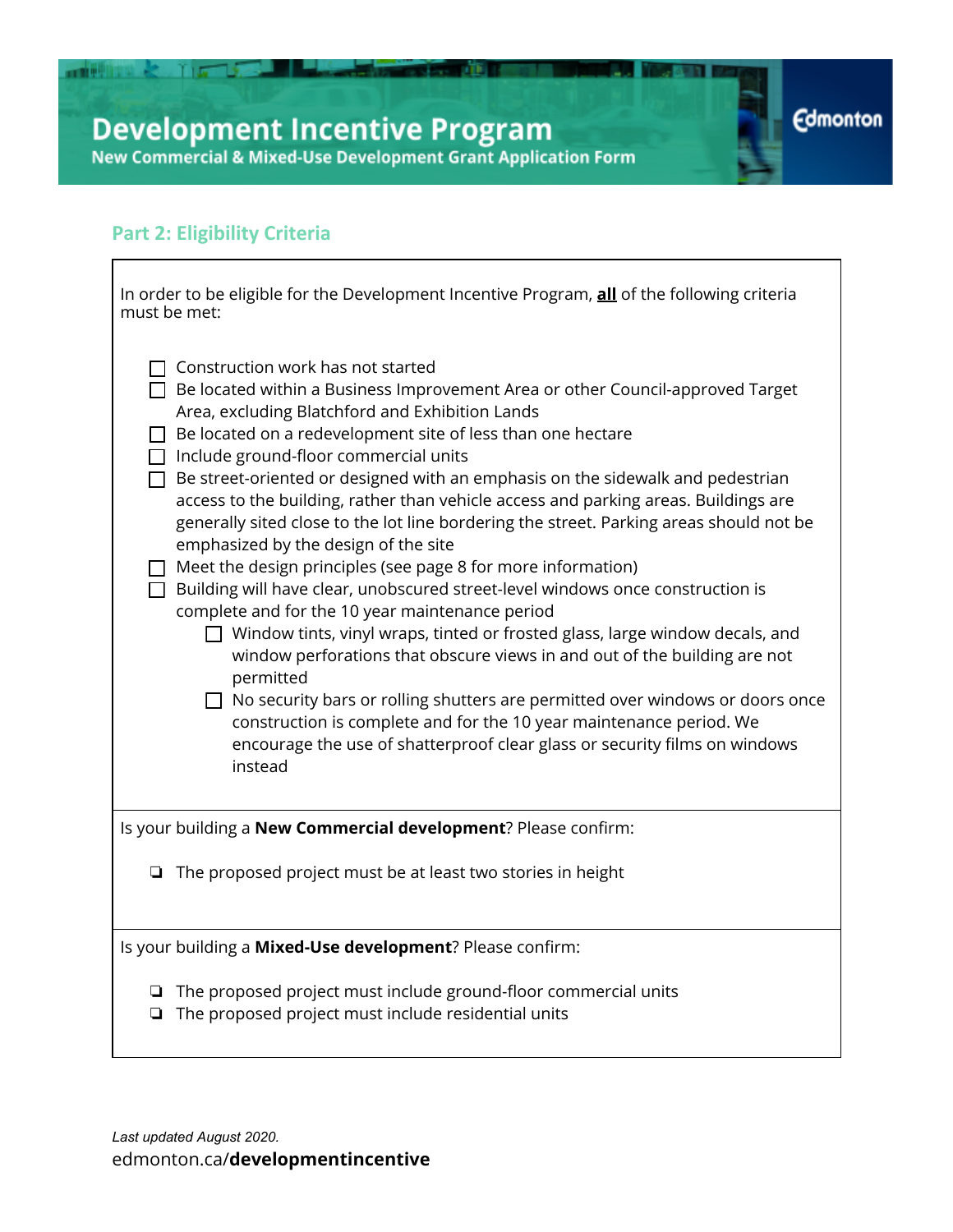### **Part 3: Project Information**

■■ 型目 → 【 】 【 】

| Please provide a brief description of what the intended outcome of this project is for you (the<br>property owner), the tenant business(es) and the area/Business Improvement Area. (ex.<br>Creating additional commercial spaces, additions to the public realm, economic contribution |  |  |  |
|-----------------------------------------------------------------------------------------------------------------------------------------------------------------------------------------------------------------------------------------------------------------------------------------|--|--|--|
| to the area, etc - be descriptive!)                                                                                                                                                                                                                                                     |  |  |  |
|                                                                                                                                                                                                                                                                                         |  |  |  |
|                                                                                                                                                                                                                                                                                         |  |  |  |
|                                                                                                                                                                                                                                                                                         |  |  |  |
| Below are the design principles by which your project will be evaluated. How does your<br>project meet these principles? Please refer to the Development Incentive Program Guide for<br>details and examples of ways to address each design principle.                                  |  |  |  |
| Please check which of the following design principles your project meets.                                                                                                                                                                                                               |  |  |  |
| 1. Projects contribute to a lively pedestrian street.<br>Q.<br>2. New buildings are designed for pedestrians.<br>❏<br>3. Buildings support accessibility.<br>❏                                                                                                                          |  |  |  |
| 4. Building design considers all four seasons.<br>❏<br>5. Building contributes to safe streets.<br>❏                                                                                                                                                                                    |  |  |  |
| 6. New buildings are energy efficient and climate resilient.<br>$\Box$                                                                                                                                                                                                                  |  |  |  |
| Provide a description of how the project achieves the design principles you selected:                                                                                                                                                                                                   |  |  |  |
| 1. Projects contribute to a lively pedestrian street.                                                                                                                                                                                                                                   |  |  |  |
|                                                                                                                                                                                                                                                                                         |  |  |  |
|                                                                                                                                                                                                                                                                                         |  |  |  |
| 2. New buildings are designed for pedestrians.                                                                                                                                                                                                                                          |  |  |  |
|                                                                                                                                                                                                                                                                                         |  |  |  |
|                                                                                                                                                                                                                                                                                         |  |  |  |

**Edmonton**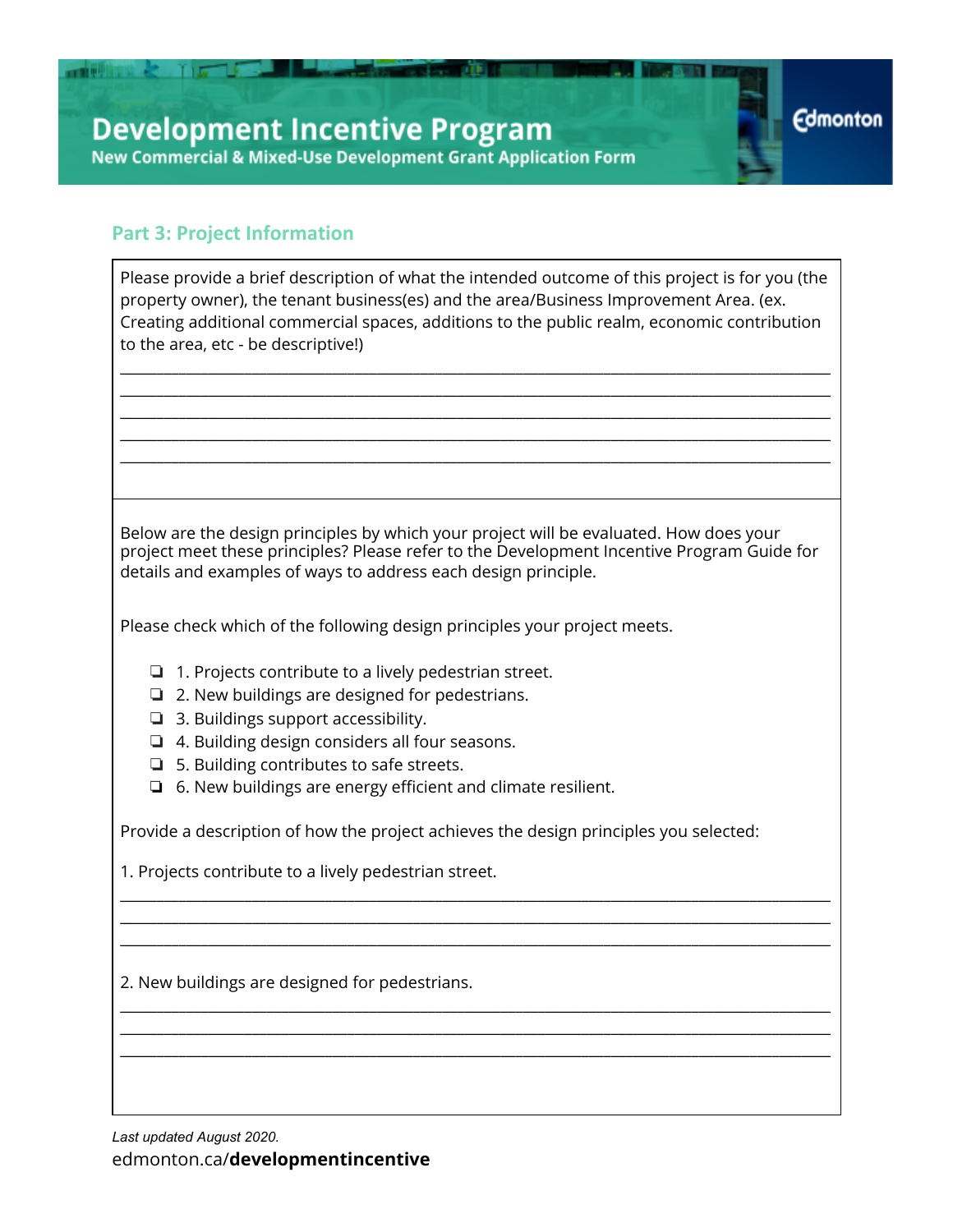# **Development Incentive Program**

New Commercial & Mixed-Use Development Grant Application Form

**Edmonton** 

3. Buildings support accessibility.

**THE REAL PROPERTY AND INCOME.** 

4. Building design considers all four seasons.

5. Building design contributes to safe streets through Crime Prevention through Environmental Design.

6. New buildings are energy efficient and climate resilient.

Is there anything else about the design that you wish to highlight?

If the project is a Mixed-Use development:

 $\Box$  Are any of the residential units universally accessible?

 $\Box$  Are any of the residential units family friendly? (3 or more bedrooms)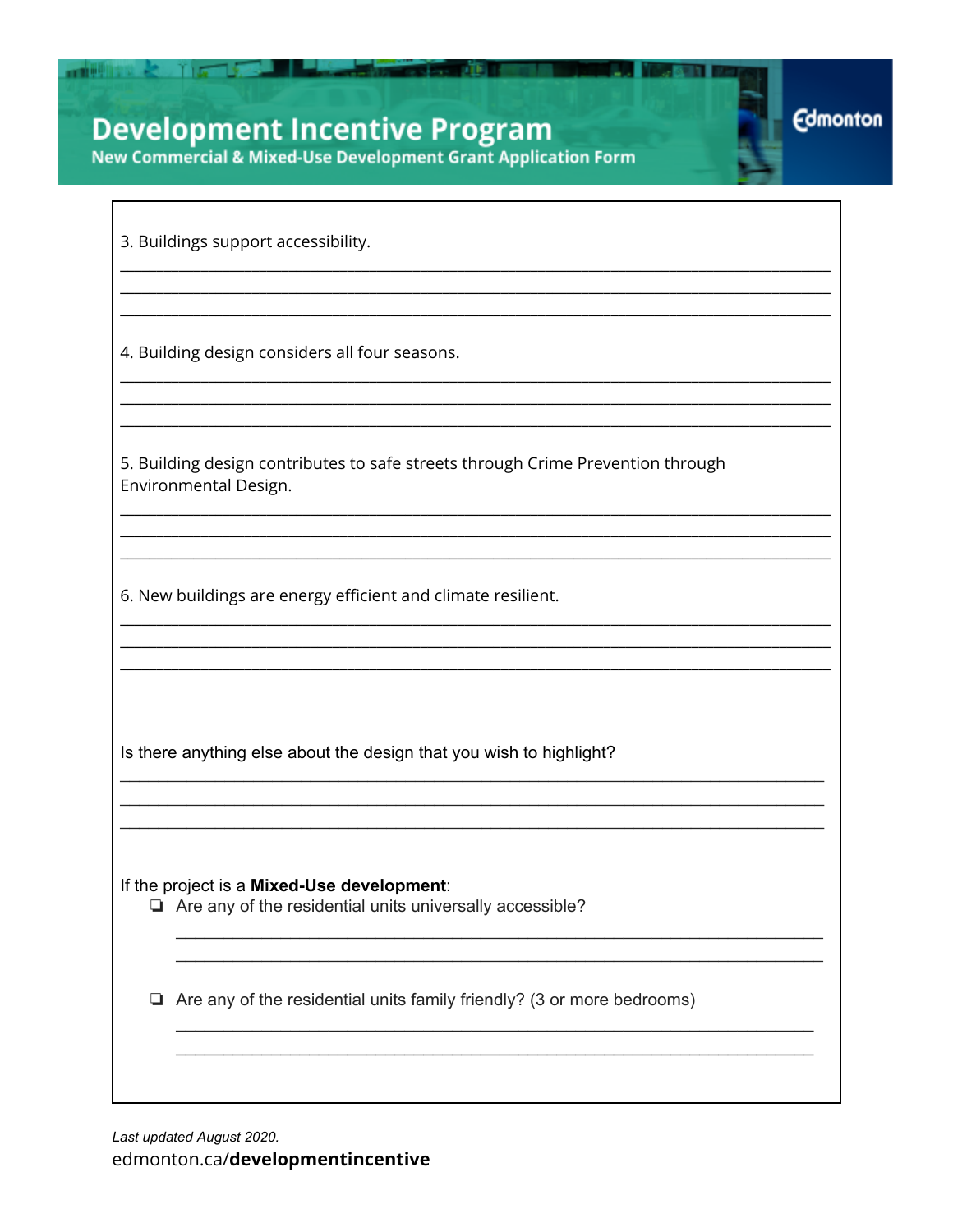# **Development Incentive Program**

**New Commercial & Mixed-Use Development Grant Application Form** 

#### **Part 4: Attached Documentation**

**TIG** 

To complete the application package, please attach the following documents: ❏ Three photos of the existing property. ❏ All relevant project design details, including: ❏ A site plan ❏ Elevations ❏ Detailed drawings, photos, samples or brochures of key features (ex. Lighting and/or signage) (if available) ❏ Renderings showing the finished project (if available) ❏ A copy of the Registered Land Title Certificate no more than three months old ❏ If the property owner is a corporation, a copy of a Corporate Registry Search no more than three months old A copy of the **Registered Land Title Certificate** can be obtained from an authorized registry agent for a nominal fee.

**Edmonton** 

A **Corporate Registry Search** contains information about a currently or formerly registered Alberta corporation, extra-provincial corporation, partnership, trade name, or non-profit organization. A search can be obtained from an authorized registry agent for a nominal fee.

You can search for an authorized registry agent through **servicealberta.ca**

Additional information may be required depending on the nature of your project. The Program Manager will contact you for more information if necessary.